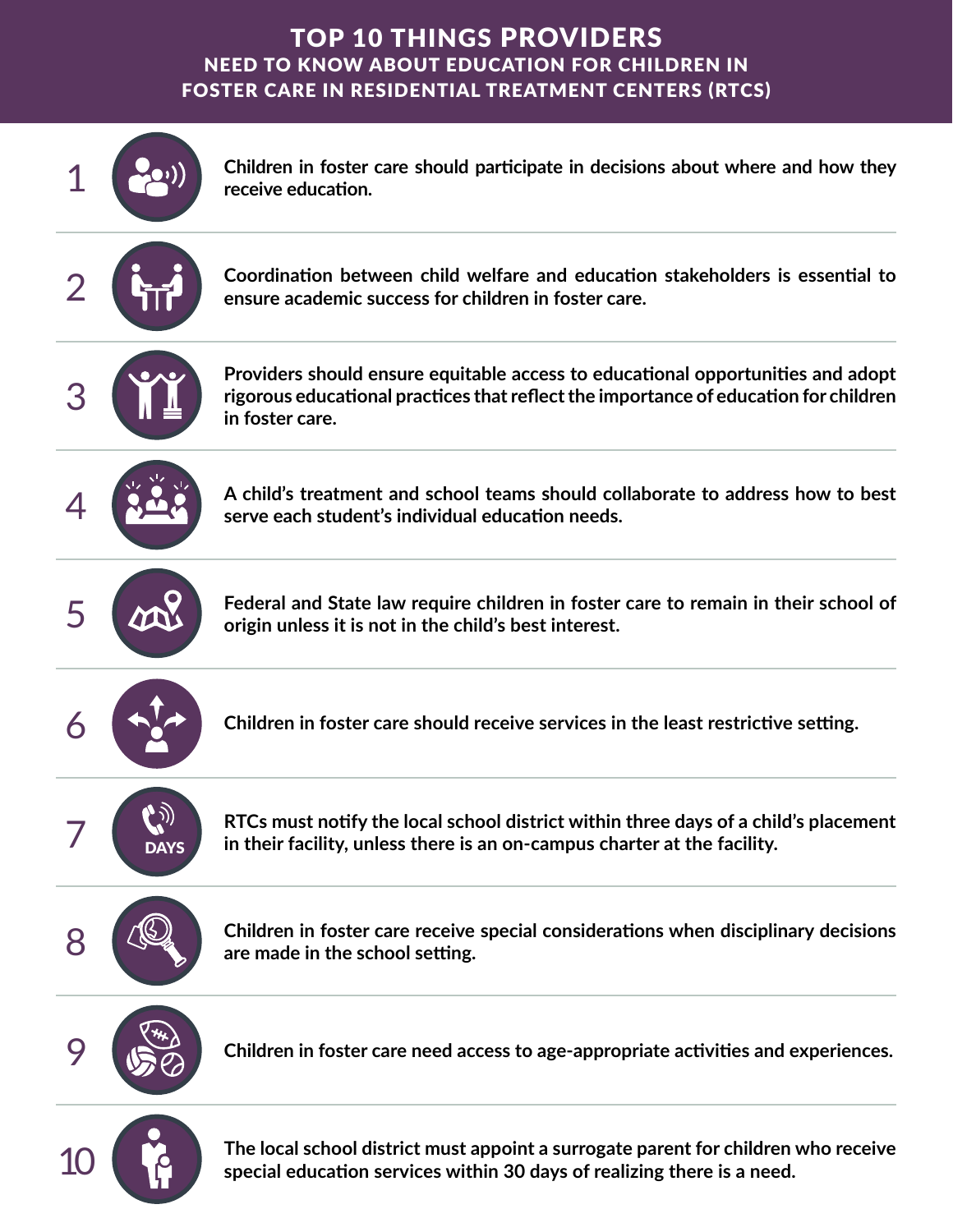Various agencies, advocates, and child welfare organizations offer resources and programs to assist students in foster care, including the Department of Family and Protective Services, the Texas Education Agency, every local education agency (schools districts and open-enrollment charter schools), the Texas Higher Education Coordinating Board, Texas public institutions of higher education, and Disability Rights Texas, the federally designated protection and advocacy agency for people with disabilities. Contact information and extensive foster care and education resources and tools are available through the nonexhaustive list of websites below:

**[Children's Commission on Foster Care and Education](http://texaschildrenscommission.gov/our-work/systems-improvement/foster-care-education/)**

**[Disability Rights Texas - Education Resources](https://www.disabilityrightstx.org/en/category/education/)**

**[Texas Court Appointed Special Advocates - Educational Advocacy Guidebook](https://learn.texascasa.org/resource/educational-advocacy-resources)**

**[Texas Department of Family & Protective Services - Education](https://www.dfps.state.tx.us/Child_Protection/State_Care/education.asp)**

**[Texas Education Agency - Foster Care and Student Success](https://tea.texas.gov/academics/special-student-populations/foster-care-and-student-success/foster-care-student-success)**

**[Texas Higher Education Coordinating Board - College for](http://www.collegeforalltexans.com/apps/financialaid/tofa2.cfm?ID=429) All Texans**

**[Texas Workforce Commission - Foster Care Programs](https://twc.texas.gov/partners/foster-care-programs)**



The materials in this report should not be construed as an advisory or ruling issued by the Supreme Court of Texas or any other court on specific cases or legal issues. Contributions to this guide are solely intended to address the improvement of the law, the legal system, and the administration of justice related to child welfare cases. This Top Ten List was developed by a multidisciplinary workgroup with members representing the education, legal, and provider communities and is designed to be used as a guide to assist with considerations for the education of children in foster care who reside in a Residential Treatment Center. For a detailed document addressing the topics highlighted in this Top Ten List please visit [TexasChildrensCommission.gov](http://TexasChildrensCommission.gov).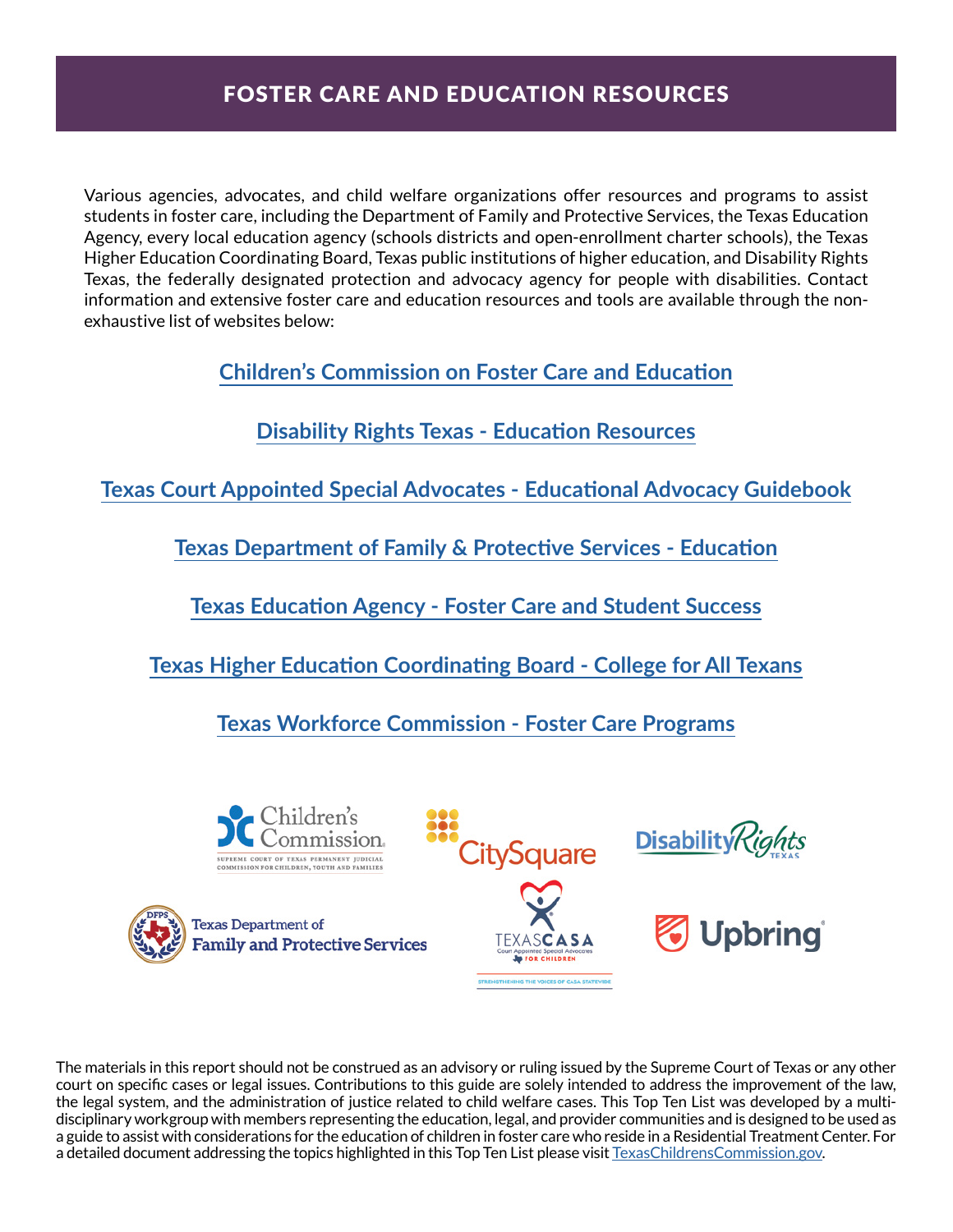There are three documents in this Top 10 series: one for providers, one for educators, and one for legal professionals. Each document is designed for a specific audience to encourage improved educational outcomes for children in foster care and complement the information in the other documents in the series. This resource was developed by a multidisciplinary workgroup with members representing the provider, education, and legal communities. It is intended to raise awareness and provide a basic introduction to several educational considerations for children residing in residential treatment centers.



1 **Children in foster care should participate in decisions about where and how they receive education.**

Stakeholders in the child protection system, including judges, lawyers, providers, advocates, caregivers, and others, recognize the critical importance of child and family engagement the voices of youth, parents, and family. Encouraging children in foster care<sup>1</sup> to participate in the decisions about where and how they receive education can build trust and improve engagement. Youth voice is important in valuing and respecting the child and encourages meaningful involvement and control that is psychologically and emotionally beneficial for them. The school<sup>2</sup> setting offers children in foster care opportunities to develop positive connections with peers and supportive adults as well as building skills for success, social-emotional learning, and resilience. As the individuals responsible for the care of children in foster care, providers have a unique opportunity to encourage and teach children to speak up for themselves at education and child welfare meetings. Asking children about their interests can also help develop post-secondary pathways.

Children should be allowed to meaningfully participate in the decision-making process regarding their education and service plans, including their enrollment conference, $3$  if developmentally and age appropriate. Educators, judges, attorneys, child welfare advocates, and providers should discuss the child's educational needs in terms that are clear and age appropriate and encourage the child's participation during these meetings. For children with disabilities, the Individuals with Disabilities Education Act (IDEA) requires that children age 16 and older be invited to attend or provide feedback with regard to their Individualized Education Program (IEP).4 When the child turns 18, they will become a member of their own Admission, Review, and Dismissal (ARD) Committee and will have decision-making power with regard to their IEP and other special education decisions.5

In addition to education and service planning meetings, children in foster care are required to attend each permanency hearing regarding their child welfare case unless they are specifically excused by the court.6 This provides the child with an opportunity to address the court regarding their individual needs and educational goals. When a child cannot attend court in person, providers should coordinate with the child's caseworker and legal advocates to set up communication by telephone or video conferencing as an alternative means of participation.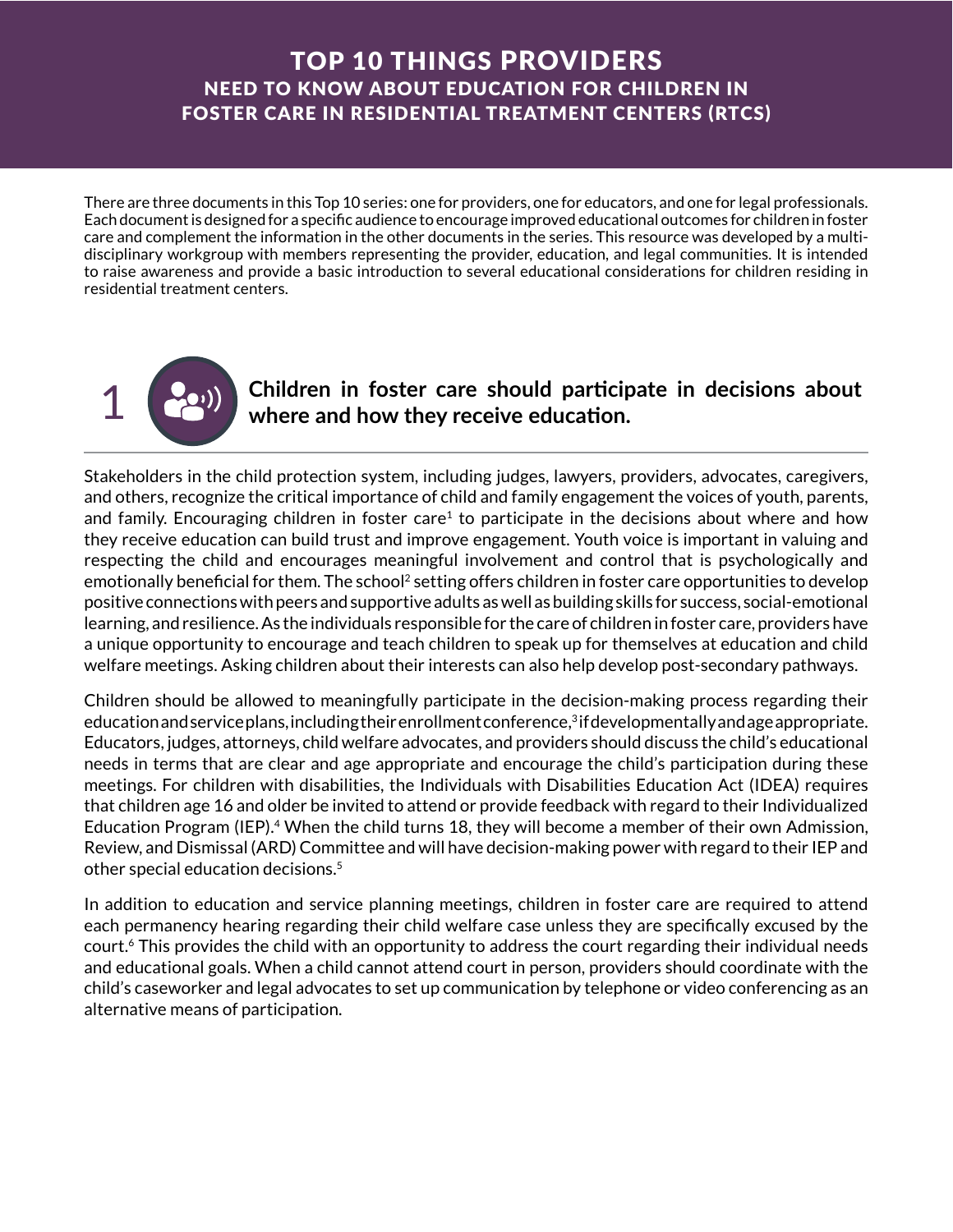

**Coordination between child welfare and education stakeholders is essential to ensure academic success for children in foster care.**

National studies show that children in foster care are more likely to be suspended or expelled from school, to score lower on statewide standardized tests, to repeat a grade, and are less likely to graduate compared to their peers who are not in foster care.7 Children in foster care have often experienced chaotic educational, social, emotional, and family history prior to entering foster care that may contribute to these outcomes. Additional hurdles including multiple residential and school changes and missed school days for visits, court appearances, and other case-related appointments that frequently occur during school hours may further compound educational delays for these children once they enter foster care.

Children in foster care may find themselves lost between the child welfare and education systems – while the two systems frequently overlap, there may be infrequent ongoing and effective communication between the two. It is essential for education and child welfare stakeholders to coordinate efforts, especially during school transitions, to reduce the negative impact the loss of records, credits, services, and support systems can have on academic success and well-being.



### **3** Providers should ensure equitable access to educational<br> **3 Providers should ensure equitable access to educational**<br> **1 Proportinities and adopt rigorous educational practices that opportunities and adopt rigorous educational practices that reflect the importance of education for children in foster care.**

Providers should continue to make education a priority and strive to create learning environments where all children can progress academically. These practices should include an emphasis on closing academic achievement gaps, and credit recovery. Providers and schools should work together on collaborative integration of each child's RTC treatment plan, graduation plan, and, where appropriate, the services required to support students with disabilities.

According to the Texas Education Agency (TEA) 2018-2019 Federal Report Card for Texas Public Schools, students in foster care<sup>8</sup> not only had a graduation rate of 63.4% compared to 90.0% of all students in Texas, but also performed at lower levels on statewide assessments.9 Accordingly, it is crucial for RTCs to develop community partnerships to support and extend the educational progress that should be made while a child resides in an RTC. Securing community partnerships enables the RTC to offer services like tutoring and mentoring, which can help close academic achievement gaps and support credit recovery once a child leaves the RTC. Transition plans to help children move from RTCs into community-based placements should include access to those education resources to the maximum possible extent.

Section 504 of the Rehabilitation Act of 1973 prohibits schools from discrimination against children with disabilities.10 While Section 504 is similar to IDEA, a child cannot simultaneously receive services under both the IDEA as a special education student and Section 504. Students are eligible to receive services under one classification or the other. The goal of Section 504 is to level the playing field by accommodating students with disabilities so they can access the same services as their peers. The goal of special education is to provide a Free Appropriate Public Education (FAPE) by providing an IEP and related services to the student. Rather than just accommodating a student, schools are required to take action to provide needed services to students eligible for special education.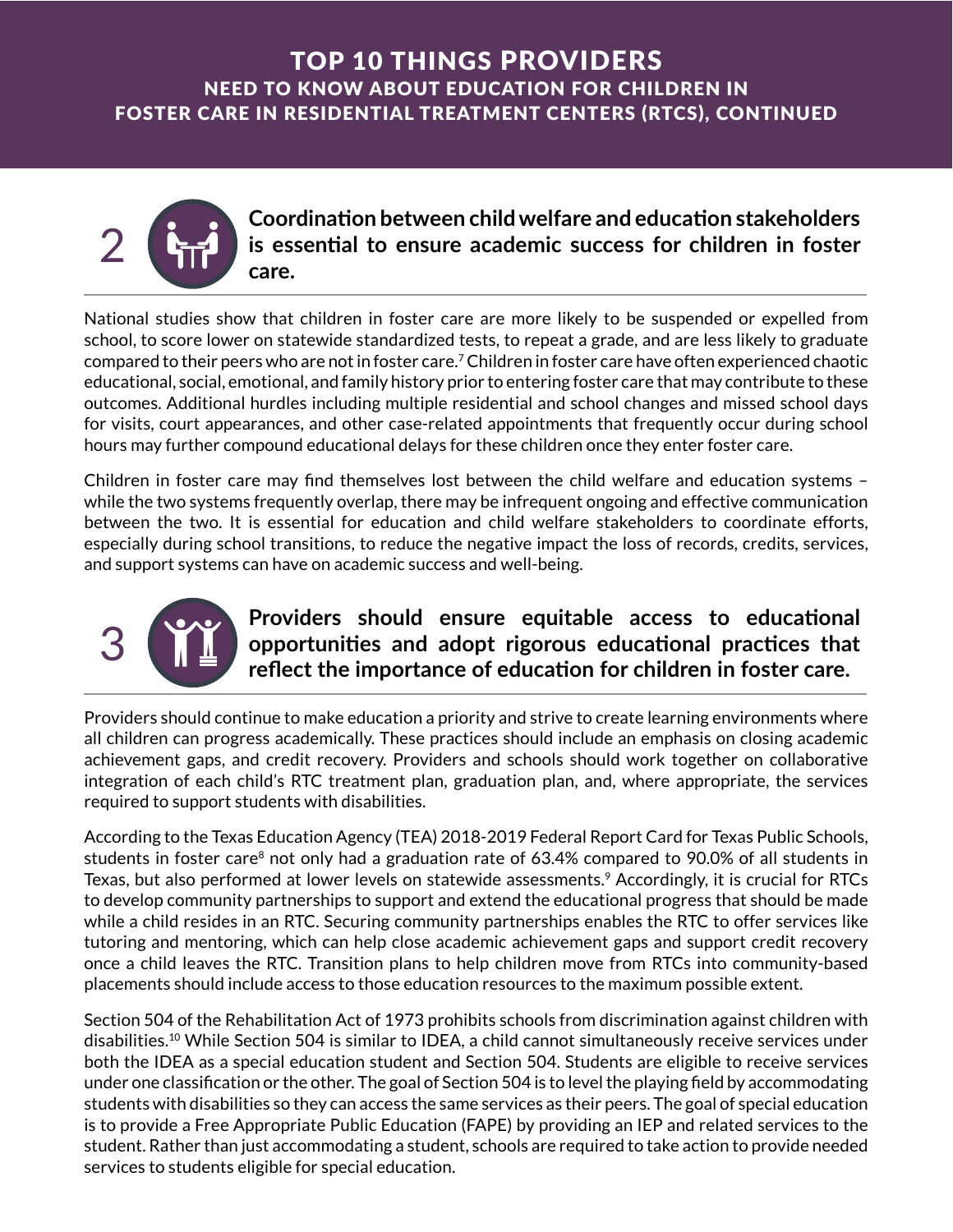

**A child's treatment and school teams should collaborate to address how to best serve the student's individual education needs.**

School districts and RTCs should develop agreements about providing education services to students placed in RTCs pursuant to TEA and DFPS rules to best serve the student's individual education needs.11

When a student in foster care changes schools because of a placement change, prompt records transfer is critical to inform the new school about their current coursework, grades, and educational progress. The student's prior schools must ensure records, including any special education records or plans, are transferred within 10 working days of the date the student begins enrollment at a new school.<sup>12</sup> Additionally, the new school must initiate several crucial actions within the first few weeks of the date the student in foster care enrolls at the school.13 Due to the special needs of children residing in RTCs, it is imperative that the child's caregiver and advocates work with schools to ensure that these processes are promptly completed. Beyond records transfer, communication and collaboration between the education, child welfare, and legal professionals can support a more seamless transition between schools.

For students who receive special education services, Texas law requires that transition services be included in the IEP no later than when the student reaches the age of 14.14 While these transition services focus on post-secondary activities that tend to be different from the transition services provided through a Preparation for Adult Living (PAL) specialist, including the PAL specialist in the planning process is recommended to coordinate services. According to federal regulations, beginning no later than the first IEP to be in effect when the student turns 16 years of age, or younger if determined appropriate by the ARD committee, the IEP must include appropriate measurable postsecondary goals based upon ageappropriate transition assessments related to training, education, employment, and, where appropriate, independent living skills and the transition services, including courses of study, needed to assist the student in reaching the postsecondary goals.15

# Federal and State law require children in foster care to remain in<br>their school of origin unless it is not in the child's best interest.<br>Under federal and state law, children in foster care have the right to remain enrolle 5 **Federal and State law require children in foster care to remain in their school of origin unless it is not in the child's best interest.**

origin regardless any residential placement changes. The school of origin can be the same school that the child was attending when they entered foster care or the school that the child is attending at the time of any subsequent change to their residential placement while in foster care. A child in foster care should continue in their school of origin unless it is not in the child's best interest.<sup>16</sup> If a school change is necessary, prompt enrollment in the new school and records transfer is required.

Determining where a child in foster care will attend school while placed in an RTC is an important step in the placement process. If the child can continue at their school of origin, then that should be considered; however, if that is not possible, early coordination between the child's school of origin and new school is critical. Because each situation is unique, including timeframes for transition, it is important that education stability and transition be discussed early in the placement process.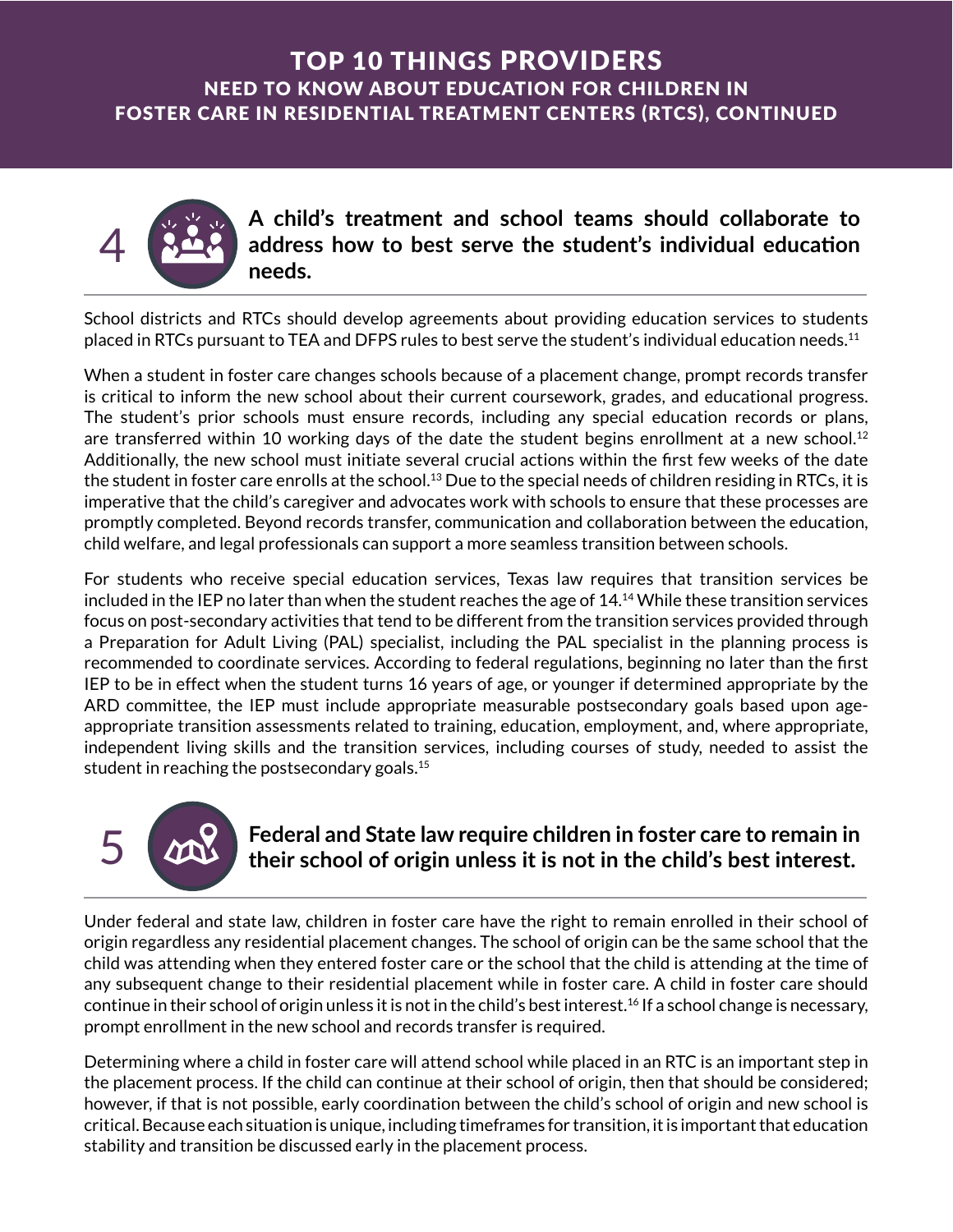

6 **Children in foster care should receive services in the least restrictive setting.**

Federal and state child welfare law require that children in foster care be placed in the least restrictive, most appropriate, family-like, residential setting possible. It is well-known among providers that RTCs and other congregate care facilities are not considered least restrictive placements and are not intended to be long-term. They are meant to address intensive needs that cannot be met in a traditional home setting. Once a child achieves their treatment goals, the child should transition out of the RTC and back into the most family-like, residential setting possible, consistent with the child's needs.

Many RTCs choose to have an on-campus charter school to provide consistency in the therapeutic or treatment approach. Per DFPS policy, children placed at an RTC may attend school at the RTC facility if the school meets the child's individual educational needs and is the least restrictive environment.17 Children placed in RTCs should not be segregated from the general school population as a standard procedure or excluded from normal school activities unless such activities are discussed and determined to be prohibitive for appropriate reasons other than location of residence. Children residing in RTCs and attending local, off-campus public schools in a school district or public charter schools should have as typical a school experience as their needs and behaviors allow.

# $7\frac{1}{3 \text{ days}}$

### **RTCs must notify the local school district within three days of a student's placement in their facility, unless there is an oncampus charter at the facility.**

Texas state law and rules require a residential facility to notify the school district in which the facility is located not later than the third day after a person aged three to 22 years is placed in the facility.18 The provider must send written notice to the school district where the facility is located, unless the facility operates their own open enrollment charter school.19 School districts and RTCs are required to develop agreements about providing education services to students placed in RTCs who will be receiving education services on the RTC campus pursuant to TEA and DFPS rules.<sup>20</sup>

Public schools are required to identify, locate, and evaluate children whom the school districts have reason to suspect have a disability and may need special education and related services.<sup>21</sup> A school district must provide special education and related services to eligible students residing in a licensed facility within district boundaries unless those services are provided through a charter school, approved non-public school, or a facility-operated private school.<sup>22</sup> The school district must contact the facility annually to offer services to eligible students with disabilities.<sup>23</sup> Notifying the school of the placement of a school-aged child in an RTC within the school district may aid the school in meeting this requirement.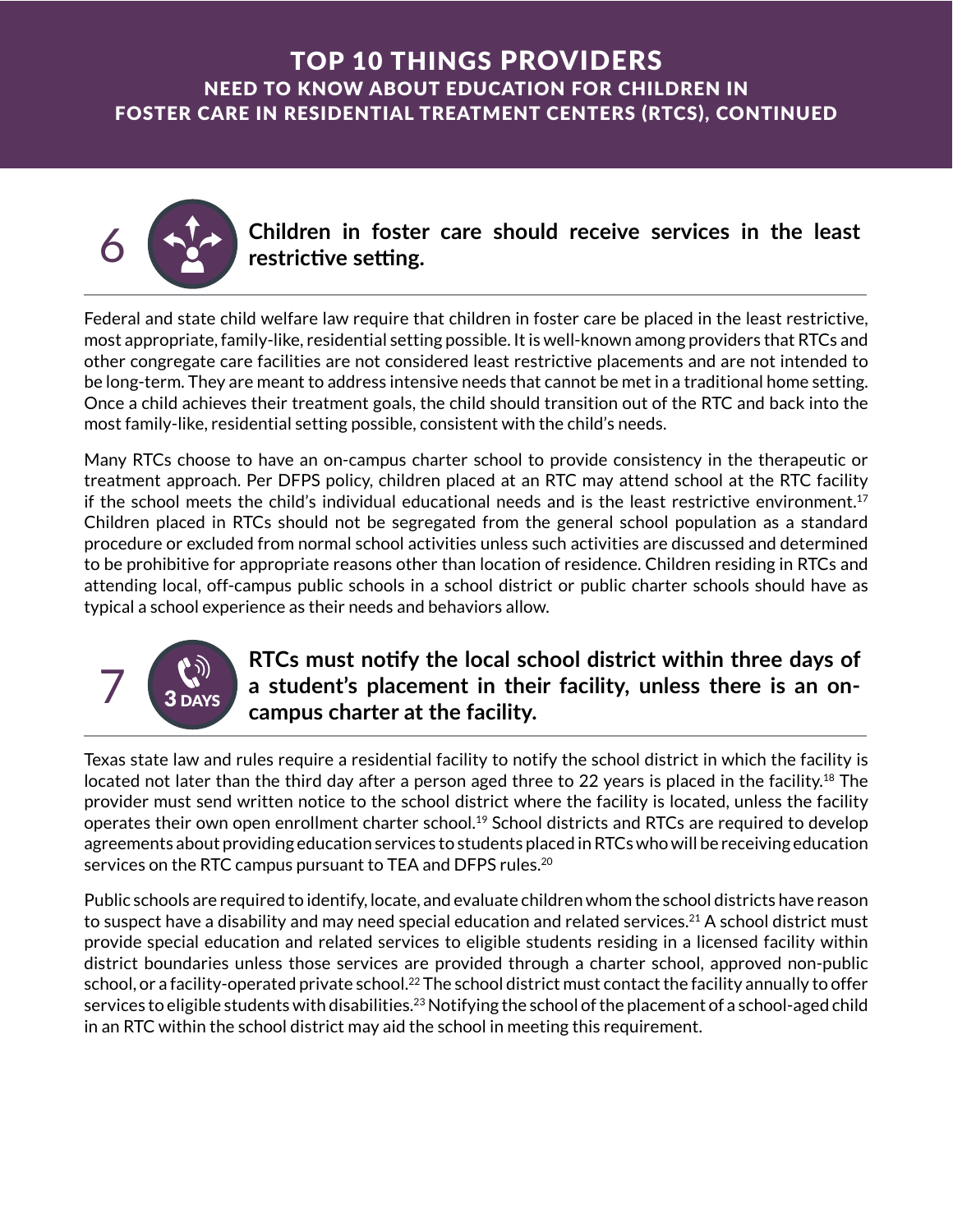

• Children in foster care receive special considerations when<br>disciplinary decisions are made in the school setting.<br>Children in care are dealing with many uncertainties and stresses that most children do not have to endur **8 <b>CO** children in foster care receive special considerations when<br>disciplinary decisions are made in the school setting **disciplinary decisions are made in the school setting.**

This may manifest into behavioral issues in the school setting. Students in foster care are 3.4 times more likely to be suspended from school compared to their peers.<sup>24</sup> Communication and collaboration between RTC staff and instructional staff is essential for helping children in foster care learn positive behaviors that can amplify their successes in life.

When a student in foster care is facing disciplinary action at school, Texas law requires the school to consider whether the impact of being in foster care or of having a disability that impairs the student's capacity to appreciate the wrongfulness of the student's conduct was a factor in the inappropriate behaviors before a removal may occur.25

Additionally, under IDEA, if a child with a disability is removed from class for disciplinary reasons, special procedures apply. The removal of a child receiving special education services from their classroom or school in excess of 10 school days, including consecutive school days or parts of days, or nonconsecutive days, if they form a pattern, constitutes a school removal.<sup>26</sup> The school, the parent, and relevant members of the child's ARD Committee must hold a Manifestation of Determination Review (MDR) within 10 school days of any decision to change the educational placement, including suspension, removal, or expulsion, of a child with a disability due to a violation of the student code of conduct.<sup>27</sup> The school district must provide notice of the MDR to the child's educational decision-maker, DFPS or its representative, and parent or surrogate parent at least five school days prior to the scheduled MDR.<sup>28</sup>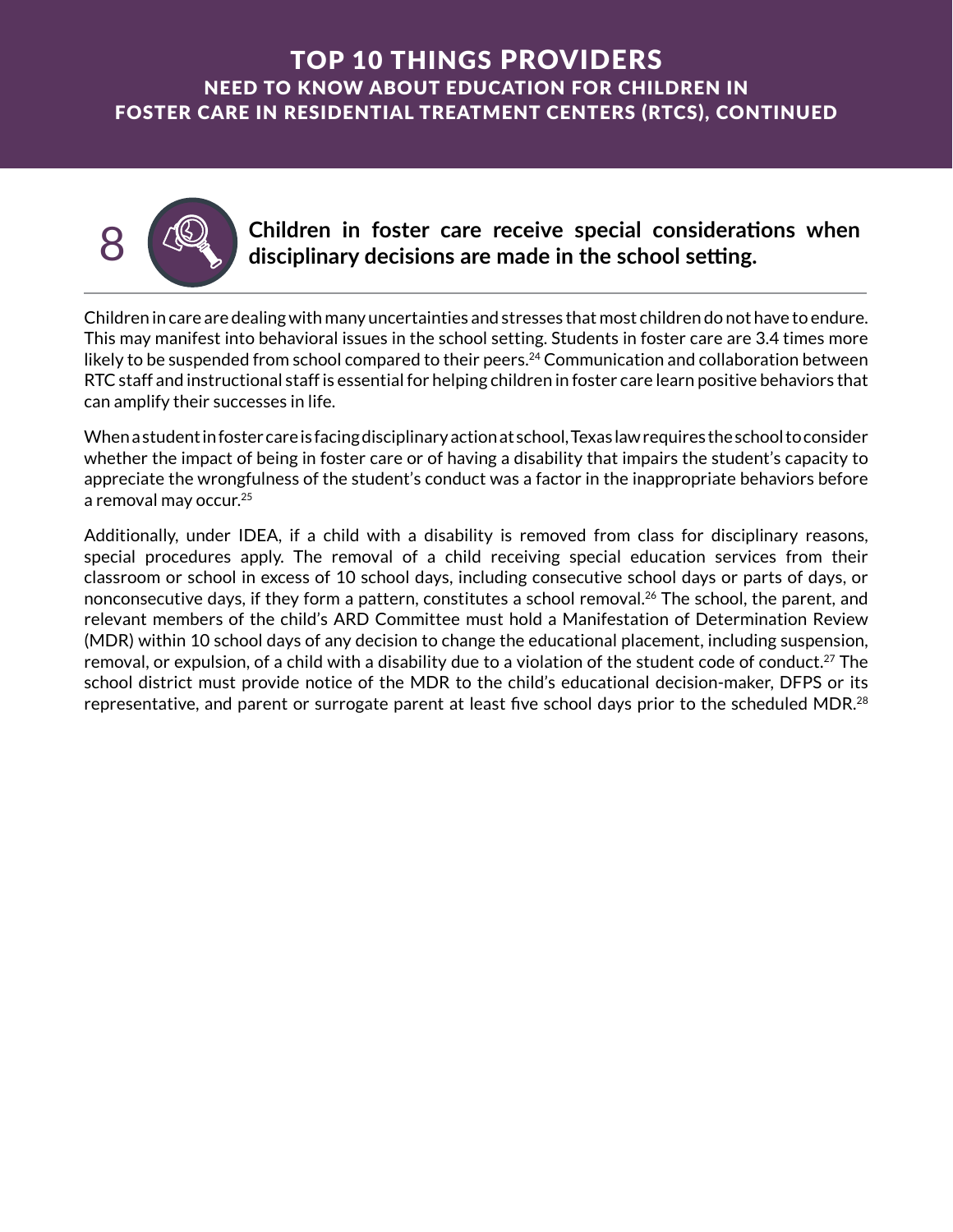

9 **Children in foster care need access to age-appropriate activities and experiences.**

Engaging in normal, age-appropriate activities and experiences is a critical component of healthy child development. However, experiencing abuse or neglect and being removed from a family to foster care is not "normal." Although cultivating normal childhood experiences while in foster care is a challenge, especially for those who are residing in an RTC, federal and state law require that children in foster care are allowed to engage in normalcy activities and experiences.

In the educational setting, normalcy can range from making the school's daily announcements to competing in a sport. A child in foster care should be encouraged to develop friendships and participate in school clubs and other positive activities in and out of school that pique their interests. Participation in activities can provide opportunities for young people to learn teamwork, build confidence, explore new interests, deepen relationships with peers, family and other adults, and meet new people.

Friendship and socialization are essential in maintaining health and psychological well-being. Providers should strive to ensure that children in RTCs can experience everyday normal activities, such as hanging out with friends, using a telephone or computer, shopping for clothes, going on school field trips, getting a driver's license, attending the prom, and taking a vacation, when at all possible.<sup>29</sup> For more information on the importance of normalcy for children in foster care, please see the Children's Commission Normalcy for Children and Youth in Foster Care Roundtable Report.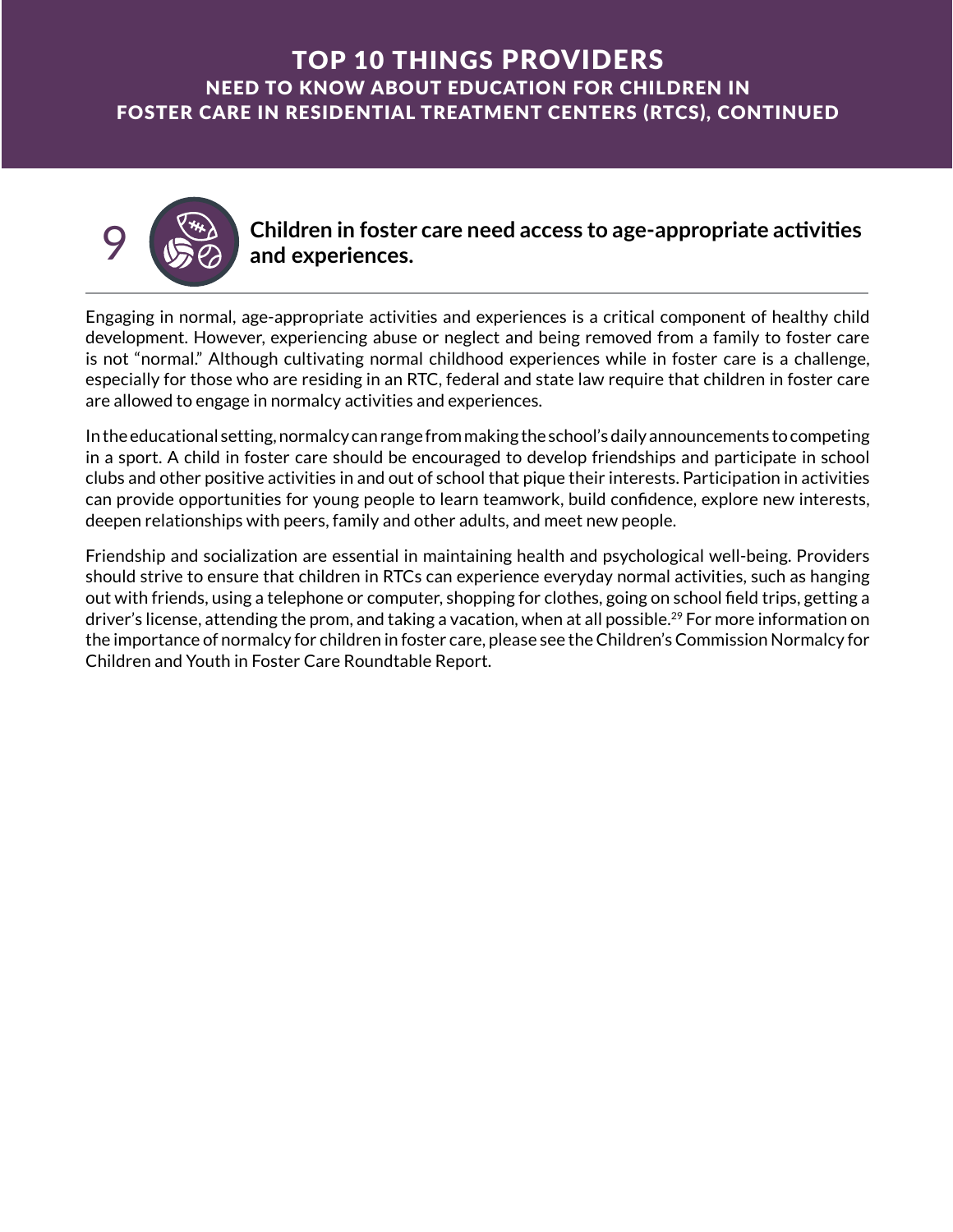

The local school district must appoint a surrogate parent for<br>children who receive special education services within 30 days<br>of realizing there is a need **children who receive special education services within 30 days of realizing there is a need.**

Every child in foster care has an education decision-maker selected by DFPS to make day to day education decisions on the child's behalf.30 In addition, children who receive special education services who do not have a parent who has retained education decision-making rights or a caregiver willing or able to act as a special education decision-maker need a surrogate parent to advocate on their behalf regarding their special education needs. Federal and state law require schools to appoint a surrogate parent for children who receive special education services within 30 days of realizing there is a need. $31$ 

A surrogate parent may also be appointed by the judge to ensure a child's special education rights are protected.32 In doing so, courts can ensure a child placed in an RTC continues to have an informed and engaged surrogate parent who is familiar with their background, educational needs and goals, and is welltrained in the child welfare system as well as the impact of trauma on children. The surrogate parent may be a Court Appointed Special Advocate (CASA) volunteer, a community member, a retired educator, or any other qualified person who is willing to serve and complete required training.<sup>33</sup> However, the surrogate parent may not be the child's caseworker or any other employee of any agency that is involved in the child's education or care.34 The surrogate parent must consult with the child's attorney ad litem, guardian ad litem, foster parent, caregivers, teachers, caseworkers, and other court-appointed volunteers and is an included member of the child's ARD Committee.35

If the court appoints a surrogate parent and the school district determines that the surrogate parent is not properly performing their duties, the school district must consult with DFPS about the issue, and DFPS will notify the court of any agreement to review the appointment of the surrogate parent.<sup>36</sup> Regardless of whether the surrogate parent is appointed by the school or the court, the surrogate parent fulfills a critical role of being a voice for the child for any decisions related to special education.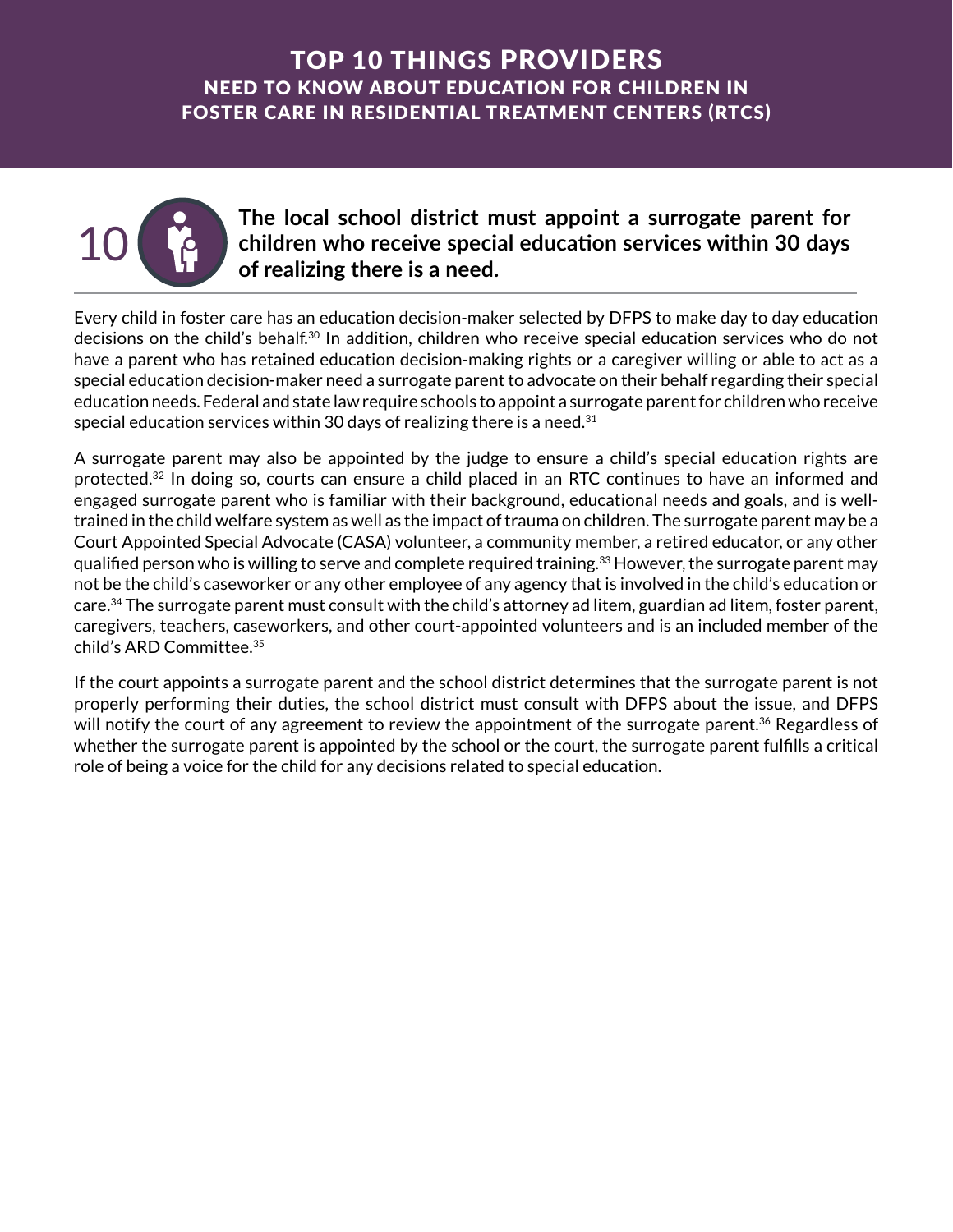# **REFERENCES**

- 1. 1. The term "child in foster care" includes all children, youth, and young adults in DFPS managing conservatorship. Where appropriate, the terms "child," "youth," or "young adult" are also used.
- 2. 2. The term "school" in this document refers only to a public school, also known as a Local Education Agency (LEA), including school district campuses and open enrollment charter schools.
- 3. 3. Each school district and open-enrollment charter school must develop systems to ease the transition of a student in foster care during the first two weeks of enrollment at a new school. An enrollment conference must also occur within this timeframe. *See* Tex. Admin. Code § 89.1605; Tex. Educ. Code § 25.007.
- 4. 4. Public schools must provide a written IEP designed specifically for each child receiving special education services which is developed by an Admission, Review, and Dismissal (ARD) Committee outlining the manner in which the school district will provide a Free and Appropriate Public Education (FAPE) to the child, including where they will attend school and what positive and appropriate behavioral interventions will be used. *See* 34 CFR, §300.322 (b) (2).
- 5. 5. A child's ARD Committee consists of members designated by law who meet to determine eligibility for special education services, to develop an IEP for a child, if applicable, and to make most of the major decisions about a child's special education program. When a child with a disability turns 18, the child becomes their own education decision-maker and joins their ARD Committee in place of their parents. *See* 20 U.S.C. § 1414(d)(1)(B); 34 C.F.R. §300.321; Tex. Educ. Code § 29.005; 19 Tex. Admin. Code § 89.1050; 34 C.F.R. §§ 300.320(c) and 300.520; Tex. Educ. Code § 29.017; Tex. Admin. Code § 89.1049.
- 6. 6. Tex. Fam. Code § 263.302.
- 7. 7. For more information, please see National Working Group on Foster Care & Education. (April 2018). National Factsheet on the Educational Outcomes of Children in Foster Care. Available online at [http://www.](http://www.fostercareandeducation.org/OurWork/NationalWorkingGroup.aspx) [fostercareandeducation.org/OurWork/NationalWorkingGroup.aspx](http://www.fostercareandeducation.org/OurWork/NationalWorkingGroup.aspx).
- 8. 8. The term "student in foster care," when used in this document, includes all school age children, youth, and young adults in DFPS managing conservatorship. Where appropriate, the terms "child," "youth," or "young adult" are also used.
- 9. 9. Texas Education Agency 2017-18 Federal Report Card for Texas Public Schools. Available online at [https://tea.](https://tea.texas.gov/frc.aspx) [texas.gov/frc.aspx](https://tea.texas.gov/frc.aspx)
- 10. 10. 34 C.F.R. 104.4(a).
- 11. 11. Tex. Educ. Code § 29.012; 19 Tex. Admin. Code § 89.1115 and 40 Tex. Admin. Code §702.417
- 12. 12. Tex. Educ. Code § 25.007(b)(1).
- 13. 13. *See* 19 Tex. Admin. Code §§ 89.1605, 89.1607, 89.1609, 89.1611, 89.1615.
- 14. 14. Tex. Educ. Code §29.0111; 19 Tex. Admin. Code § 89.1055(h).
- 15. 15. CFR §300.320(b); 19 TAC 89.1055(l); Tex. Educ. Code § 29.011.
- 16. 16. 42 U.S.C. § 675(1)(G); 20 U.S.C. § 6311(g)(1).
- 17. 17. CPS Policy Handbook Section 15231 Choosing a Public School or Residential Treatment Center (RTC) Program. Available online at [https://www.dfps.state.tx.us/handbooks/CPS/Files/CPS\\_pg\\_x15000.asp#CPS\\_15231](https://www.dfps.state.tx.us/handbooks/CPS/Files/CPS_pg_x15000.asp#CPS_15231).
- 18. 18. Tex. Educ. Code § 29.012(a)(1).
- 19. 19. *Id.*
- 20. 20. Tex. Educ. Code § 29.012; 19 Tex. Admin. Code § 89.1115 and 40 Tex. Admin. Code §702.417
- 21. 21. 20 U.S.C. §1412 (a)(3).
- 22. 22. 19 Tex. Admin. Code §89.1001(c).
- 23. 23. *Id.*
- 24. 24. Fiscal Notes. Helping Foster Youth in Higher Education. (April 2020). Available at [https://comptroller.texas.gov/](https://comptroller.texas.gov/economy/fiscal-notes/2020/apr/education.php) [economy/fiscal-notes/2020/apr/education.php](https://comptroller.texas.gov/economy/fiscal-notes/2020/apr/education.php).
- 25. 25. Tex. Educ. Code § 37.001(a)(4)(E).